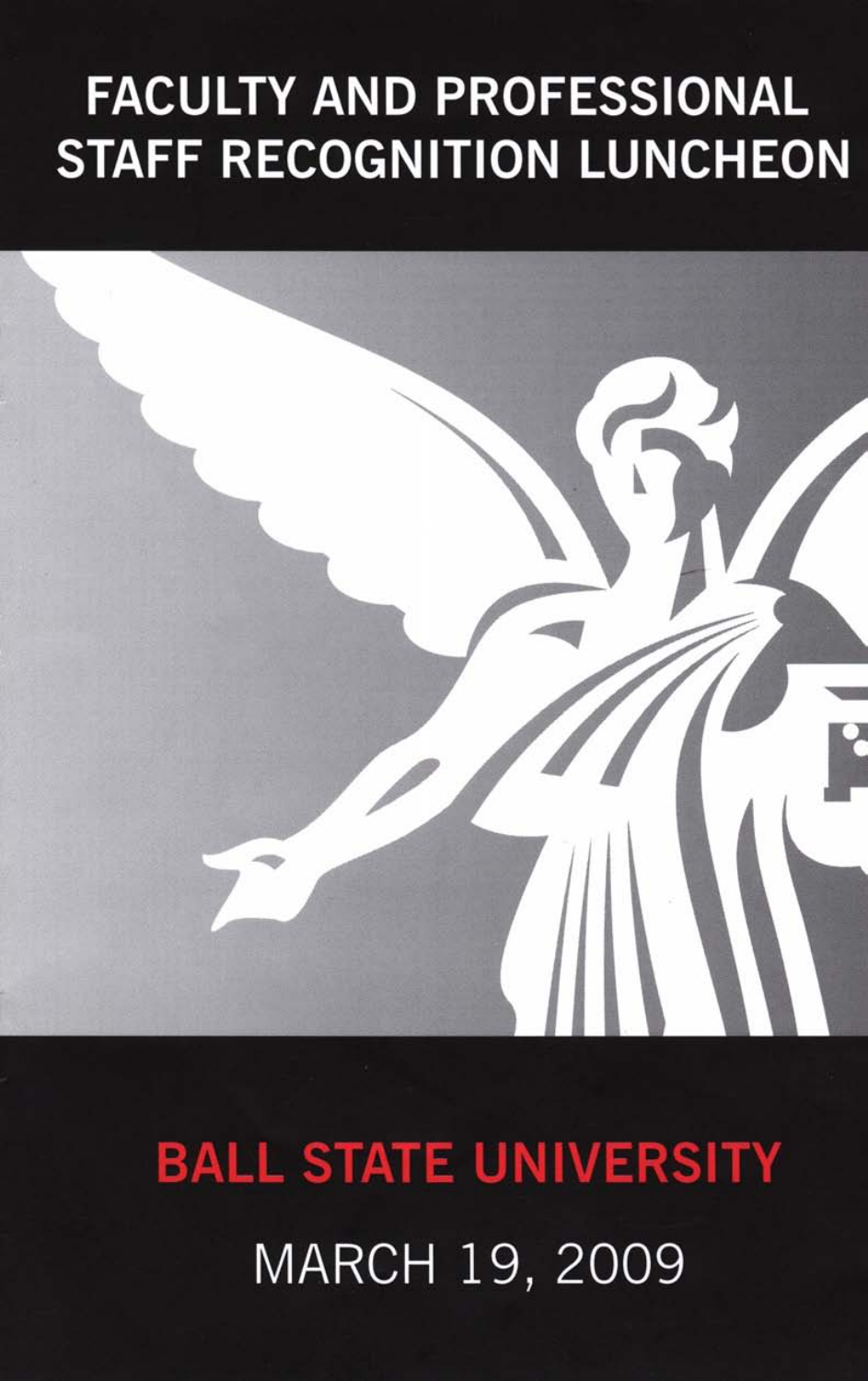## **RECOGNITION LUNCHEON**

#### **WELCOME**

Dr. Terry King Provost and Vice President for Academic Affairs

#### **LUNCHEON MENU**

**Lemon Chicken served with a Pine Nut Pilaf Cake** with Caramelized Onions, Golden Raisins, and Mushrooms garnished with Orange Vinaigrette Dressed Field Greens

Strawberry Shortcake with a White Chocolate Quill

#### **REMARKS**

Dr. Jo Ann Gora President

هي

#### **PRESENTATION OF AWARDS**

President Gora and Provost King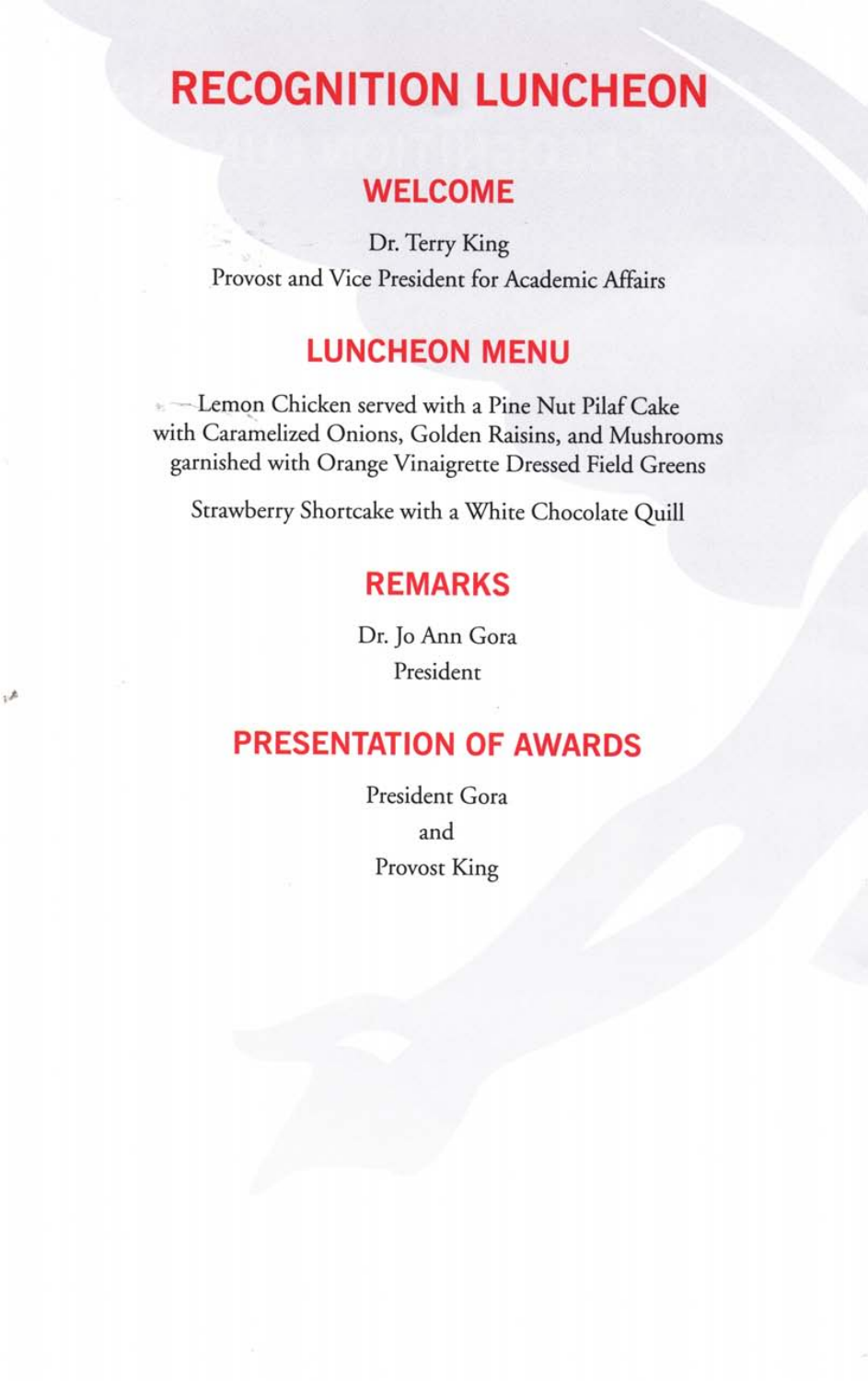### **FIFTEEN YEARS OF SERVICE**

Cheryll Adams Michelle "Missy" Adkison Michael Burchick Jeffrey Clark Susan Clark Paul Coan Ione De011os Dixie DeWitt Marina Guntsche Pamela Harwood Heather Hunt James Jones Ronald Kovac Robert Malone

Linda Martin Cynthia Miller Heather Platt Ronald Rarick Carol Reed Gretchen Reid Rob Richards Linda Staley Hans Sturm Scott Trappe Gerald Waite Martin Wood Marianna Zamlauski-Tucker Jensen Zhao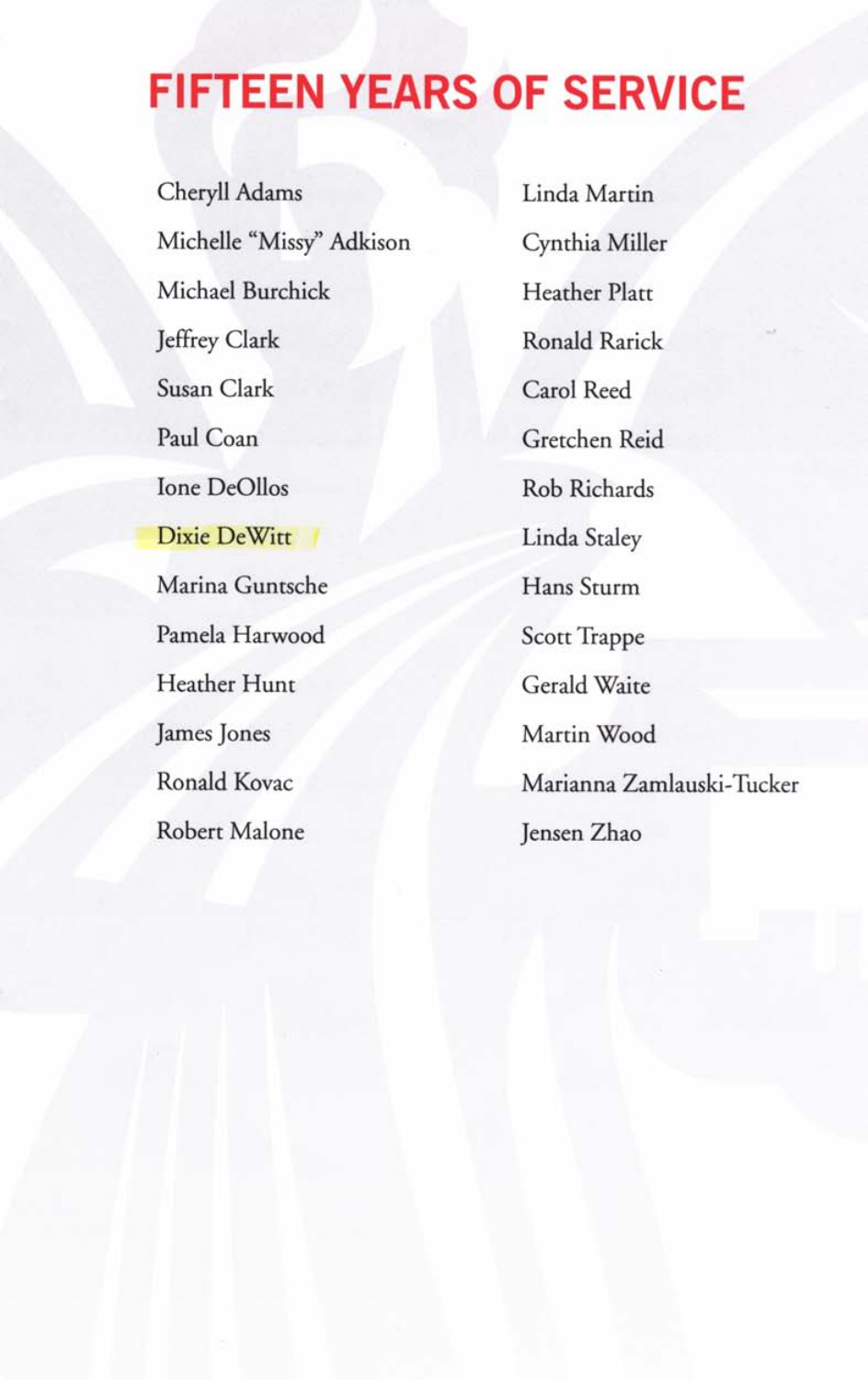### **TWENTY YEARS OF SERVICE**

Kunwarjay Bagga Tendayi Kumbula Kay Bales Michael McClure Susan Beach James McKenzie Richard Bellaver John McPherson Omar Benkato Sally Myers Sharon Bowman Carol Nelson Patricia Buchanan Paul Neubauer Marilyn Buck Debra Pearson Hildegund Calvert Daniel Reagan Larry Cannon Kay Roebuck Michele Chiuini Christine Satory Maralee Clayton Lawrence Smith John Dobelbower Frederick Suppe John Wesley Emert Dennis Swartz Sali Falling Hamid Tabariasl Barbara Giorgio-Booher Russell Wahlers Jennifer Grove Ross Walter Kenton Hall Jack Wescott John Horowitz Jon Wiley David Johnson Paul Wohlt Ronald Kaitchuck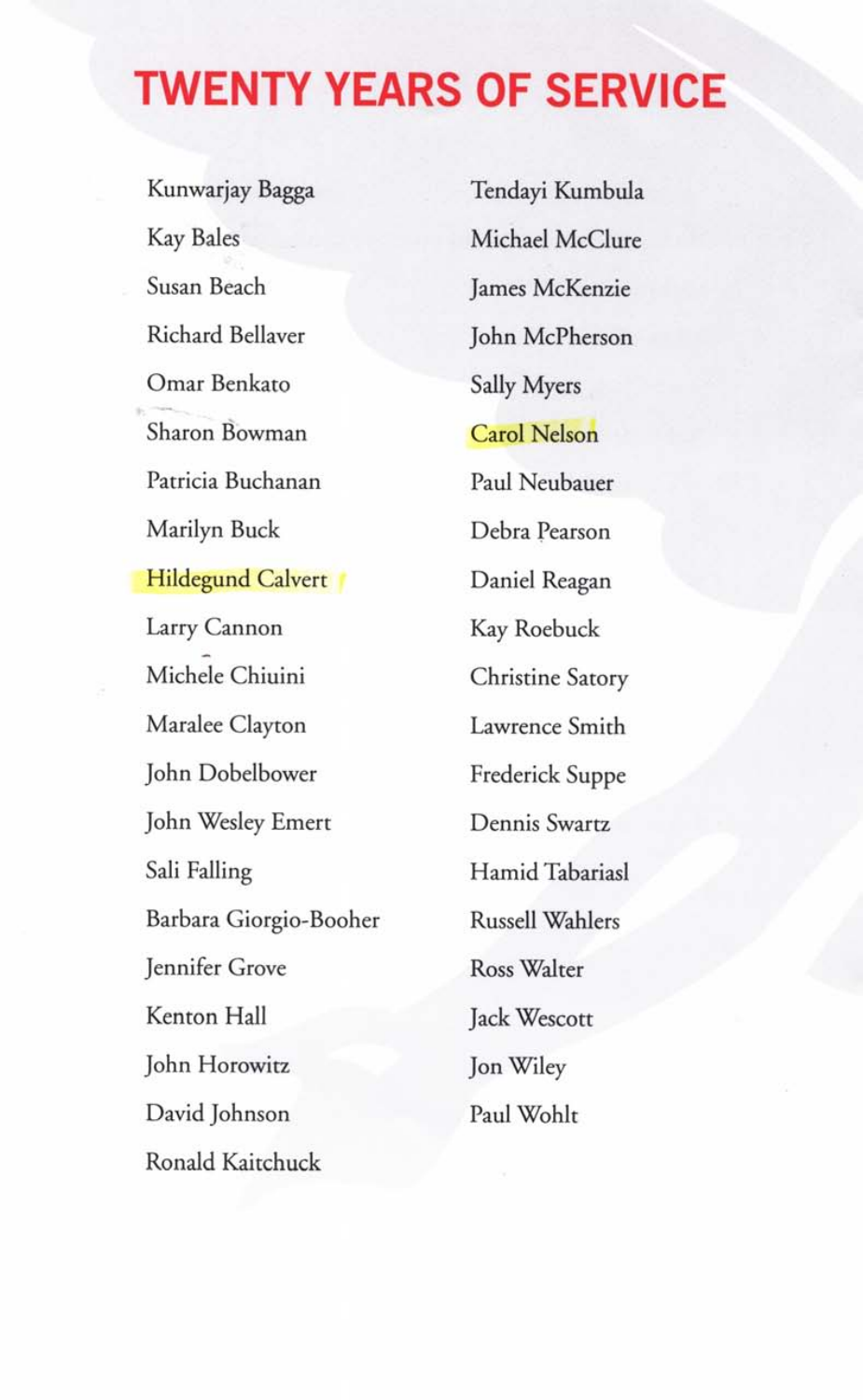# **TWENTY-FIVE YEARS OF SERVICE**

Linda Barton Michel Mounayar Judith Burke Raymond Dean Laura Phillips Marilyn DeWeese Christine Shea Diane Digman Randy Sollars Eileen Jones Dolores Zage Kathy Lucas

Frederick Nay Robert Habich Bernard Whitley Jr. Diane Hill Claudia Younkvich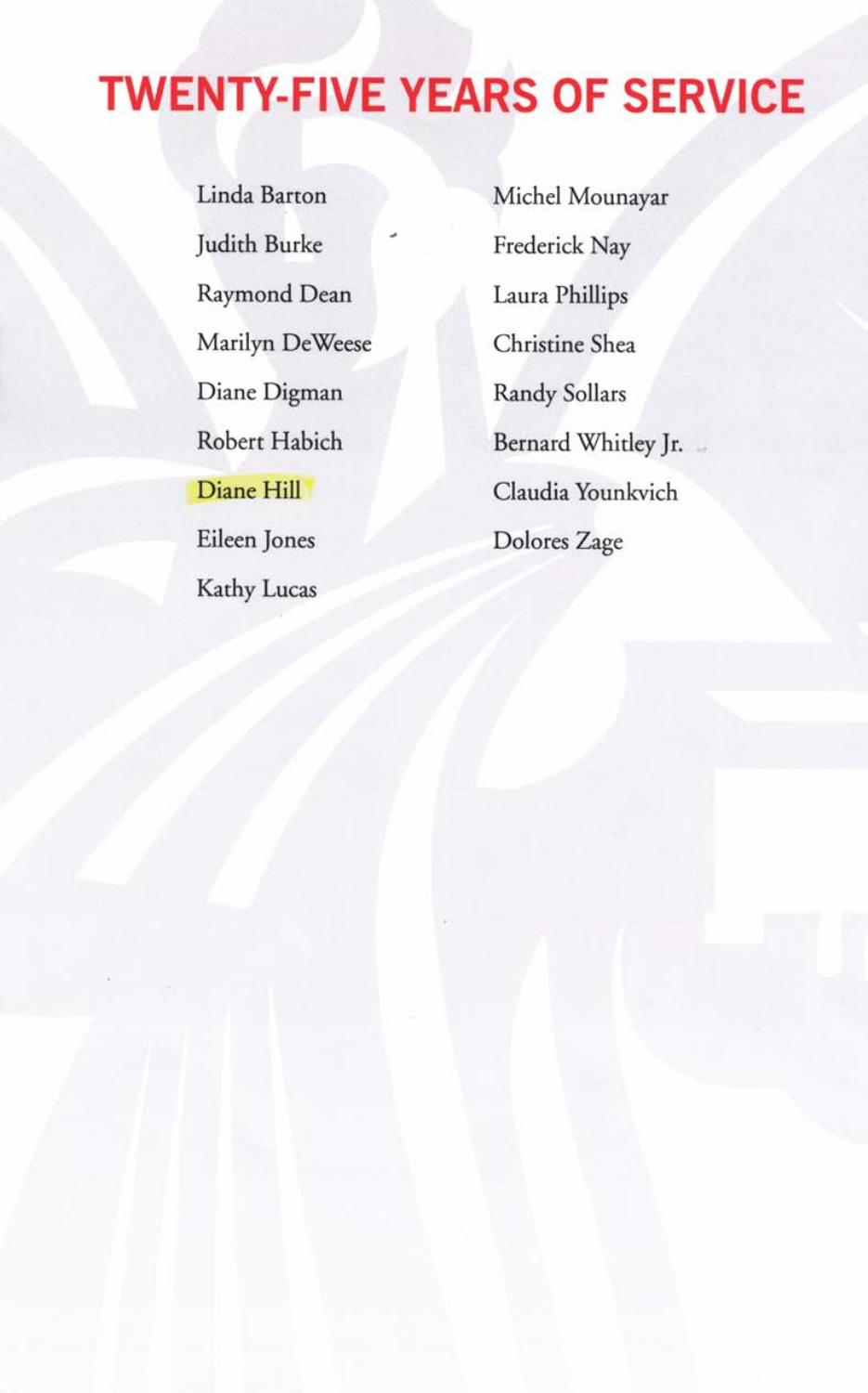### **THIRTY YEARS OF SERVICE**

Sheryl Alley\* Judy Nichols Gary Crawley Marilyn Ryan Frank Dolak Vicki Shipley Paul Everett Alice Spangler Robert Fischer Robert Thomas Dale Hahn Dale Umbach Lathrop Johnson Joanna Wallace Mark Keever

Nazim Ahmed Krishna Mantripragada Nancy Dillard Laura Seibold-Caudill

\*recognized posthumously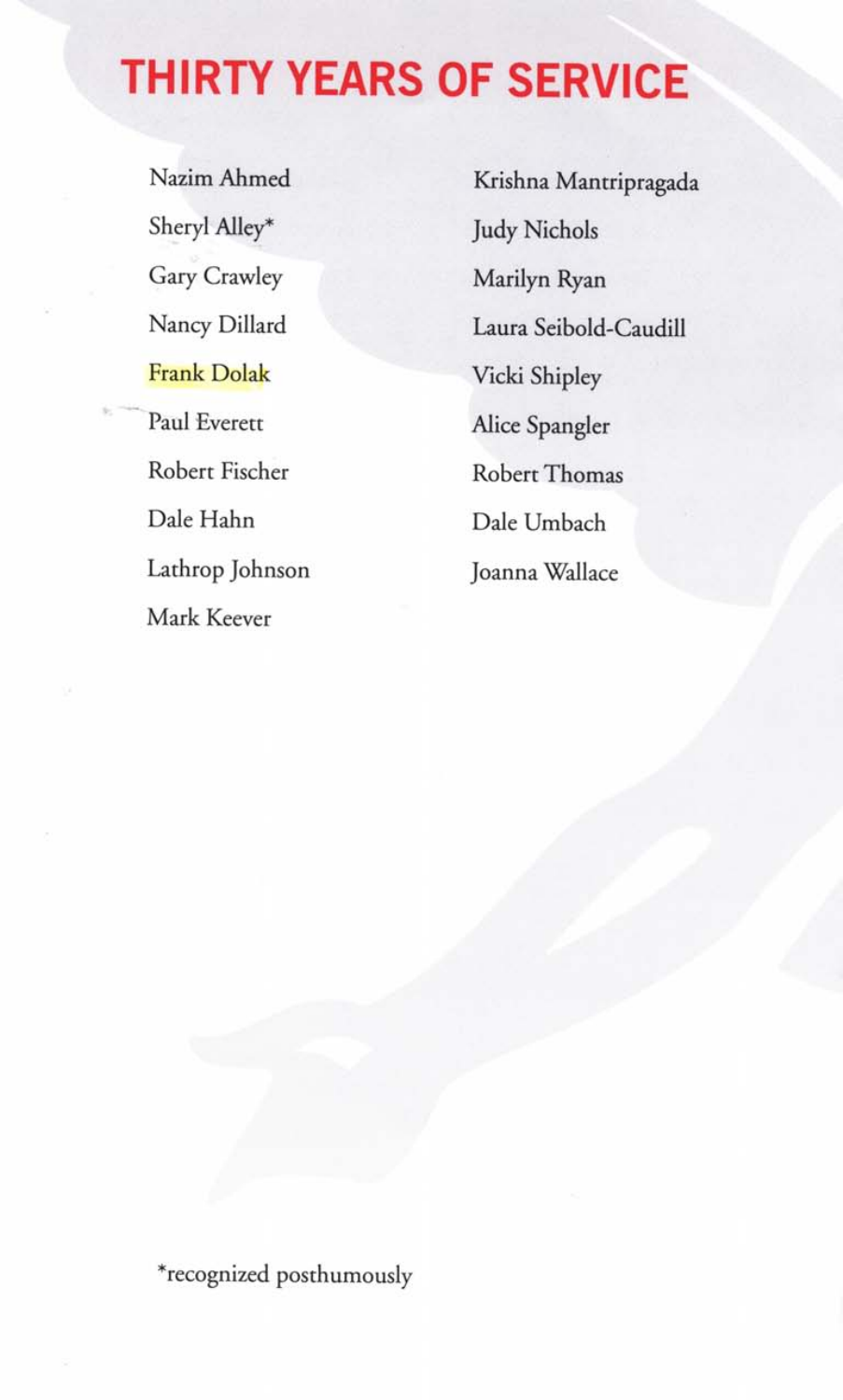# **THIRTY-FIVE YEARS OF SERVICE**

Jane Adams Robert Koester Ronald Bullock Erwin Mueller Rodney Davis Sandra Rector Clarence Deitsch Joan Studnicky Donald Gilman Jr. Abera Zegeye

### **FORTY YEARS OF SERVICE**

Lambert Deckers John Hill Anthony Edmonds Bruce Hozeski Robert Fritz Frank Owens

# **FIFTY YEARS OF SERVICE**

Thomas Ray